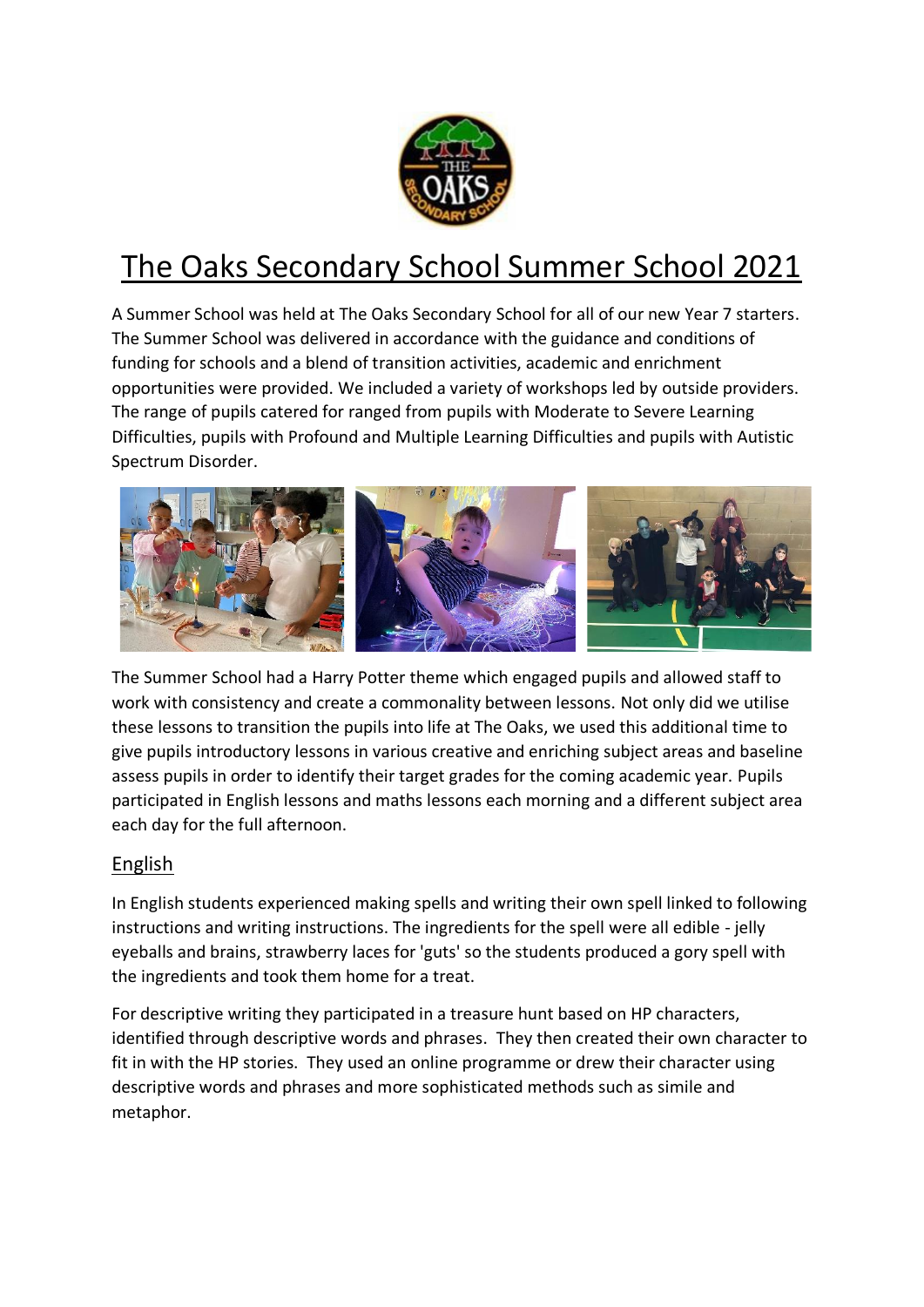#### Maths

Maths lessons were a combination of Harry Potter related activities and maths games which incorporated, patterns and solving puzzles, 2-digit subtraction, 2-digit subtraction with carry, shape and mazes, bonds to 10, addition to 10, subtraction to 10, place value using tens and ones, basic tables (5's 10's) and creating pictures from simple 2d regular shapes.

Pupils were given introductory lessons into the following areas which also allowed teaching staff to identify their target grades. We also carried out drama workshops for each class throughout the week.

#### Science

Each class took part in an afternoon of Science in which the topic was chemical wizardry. These involved pupils learning how to safely lighting a Bunsen burner, conducting flame tests and watching a chemical reaction.

## PE

Pupils participated in a game of quidditch which was adapted to use hoola hoops, dodge balls and volley balls. The ultimate goal of this game was to have fun. At the same time, pupils learned a unique new game and developed skills such as listening and following directions, understanding the rules to a game, and playing a game fairly and honestly as well as teamwork.

#### Design and Technology

Pupils were introduced to sewing by hand. They were introduced to and practiced a simple hand sewing stitch and used it to create a phone or tablet case that they had designed in the theme of Harry Potter. Some pupils utilised their hand sewing to create a Harry Potter plush toy in a character of their choice.

## Preparation for Adulthood

Pupils created a personal profile about themselves and tell us a bit about their time in primary school. Staff discussed with pupils the concerns and worries they have and assure them that lessons this term will focus on how to overcome these concerns and to settle well into life at Secondary School. An introduction to mindfulness was also incorporated into lessons.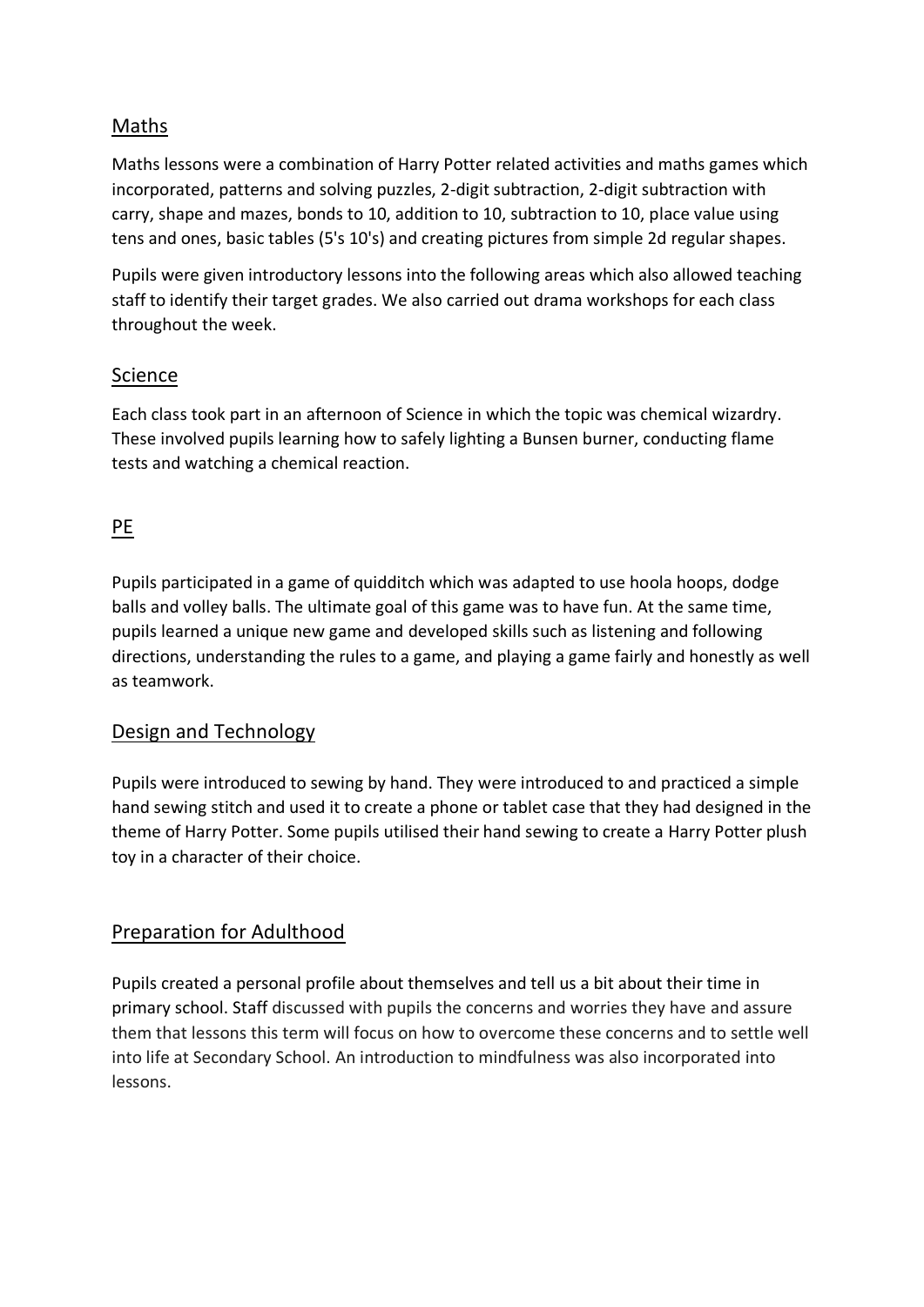

Each day we hosted a different provider to enrich the summer school through fun and educational workshops:

| <b>Educational workshop providers</b> |                                             |  |
|---------------------------------------|---------------------------------------------|--|
| Monday                                | <b>Fun Science</b>                          |  |
| Tuesday                               | Jesse Ward Bubbleologist                    |  |
| Wednesday                             | <b>Bishop Auckland Astronomical Society</b> |  |
| Thursday                              | Zoo Lab                                     |  |
| Friday                                | Education Group LTD VR space workshop.      |  |



The Friday afternoon included an assembly to celebrate the achievements of each individual pupil throughout the Summer School through certificates and reward 'acorns' we also decorated the school hall and had lunch in the style of a wizard's feast.